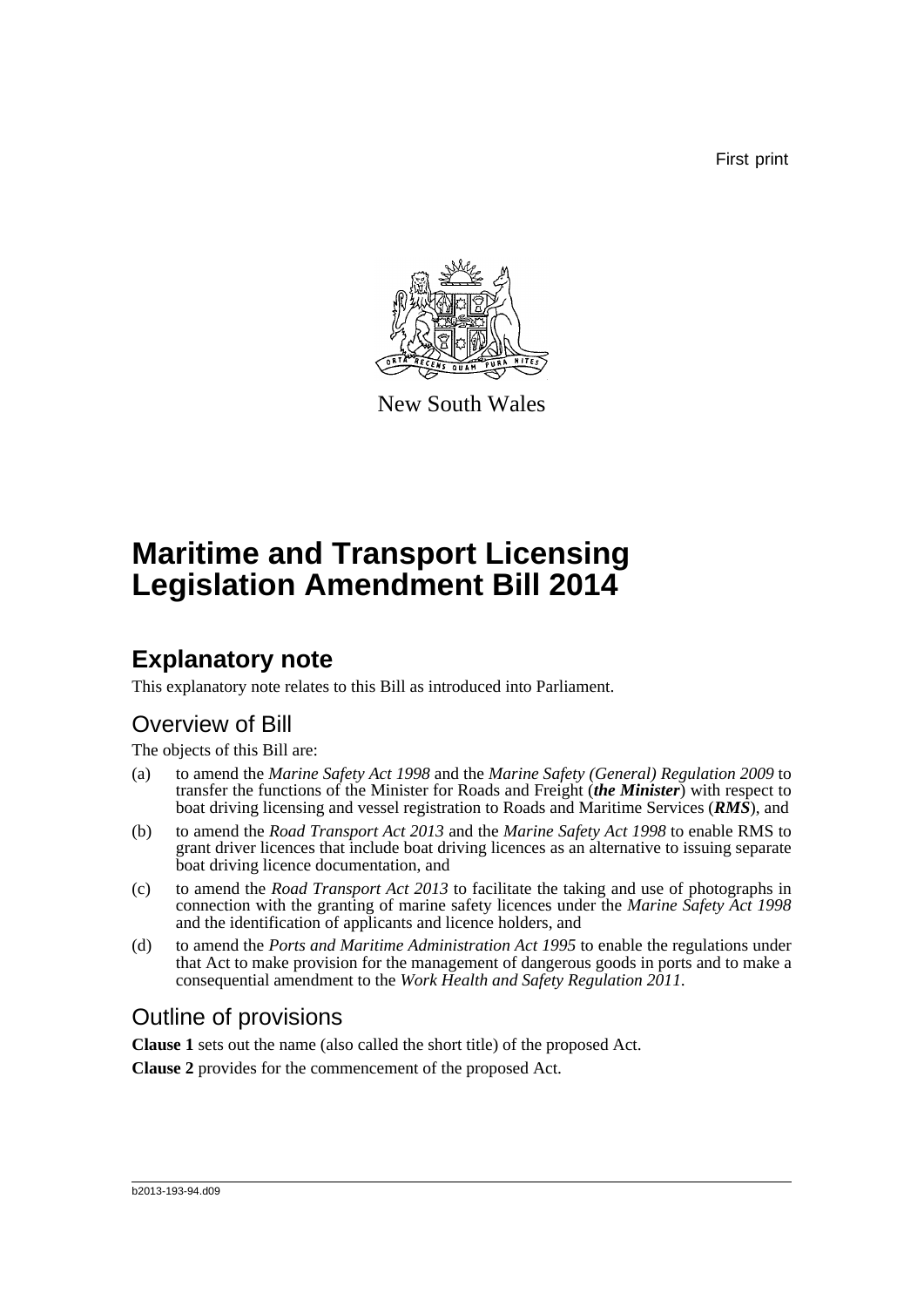### **Schedule 1 Amendments concerning harmonisation of licensing and registration requirements**

### **Transfer of boat driving licensing and vessel registration functions to RMS**

**Schedule 1.1 [1]** amends the *Marine Safety Act 1998* to provide that the responsible licensing official, in relation to a marine safety licence, is:

- (a) RMS, in the case of any of the following kinds of licences:
	- (i) a boat driving licence—being a marine safety licence to operate a power-driven recreational vessel that is required by Division 5 of Part 5 of the Act,
	- (ii) a vessel registration certificate—being a marine safety licence for a vessel that is required by Division 2 of Part 5 of the Act, and
- (b) the Minister, in any other case.

**Schedule 1.1** [2] **and** [5]–[13] make consequential amendments to the Act to ensure that various functions in relation to marine safety licences that are currently exercisable by the Minister are exercised by the responsible licensing official for the type of marine safety licence concerned.

**Schedule 1.1 [14]** transfers all pending applications for boat driving licences and vessel registration certificates, and any rights and liabilities of the Minister in connection with such licences and certifications (including applications for them), to RMS on the day it becomes the responsible licensing official for boat driving licences and vessel registration certificates.

**Schedule 1.2** makes amendments to the *Marine Safety (General) Regulation 2009* that are consequential on the transfer of licensing and registration functions from the Minister to RMS.

### **Grant of driver licences that include boat driving licences**

**Schedule 1.3** amends the *Road Transport Act 2013*:

- (a) to enable the statutory rules under that Act to make provision for or with respect to the granting of driver licences that include boat driving licences under the *Marine Safety Act 1998* (*combined licences*), and
- (b) to provide for the legal effect of combined licences in connection with certain requirements under legislation with respect to the carrying, production, delivery, surrender or confiscation of driver licences and boat driving licences, and
- (c) to provide for the continued efficacy of a driver licence or boat driving licence if the other licence included on a combined licence is varied, suspended, cancelled, surrendered, confiscated or downgraded, and
- (d) to facilitate the taking and use of photographs in connection with the granting of such driver licences or marine safety licences under the *Marine Safety Act 1998* and the identification of applicants and licence holders.

**Schedule 1.1 [3]** amends the *Marine Safety Act 1998* to note that boat driving licences may be included on combined licences as an alternative to issuing separate boat driving licence documentation.

**Schedule 1.1 [4]** amends the *Marine Safety Act 1998* to enable RMS to alter the period during which a boat driving licence is in force so as to align it with the period during which a driver licence on a combined licence is in force.

### **Schedule 2 Amendments concerning dangerous goods in ports**

**Schedule 2.1** amends the *Ports and Maritime Administration Act 1995*:

(a) to enable the regulations under that Act to make provision for or with respect to the management of dangerous goods in ports, and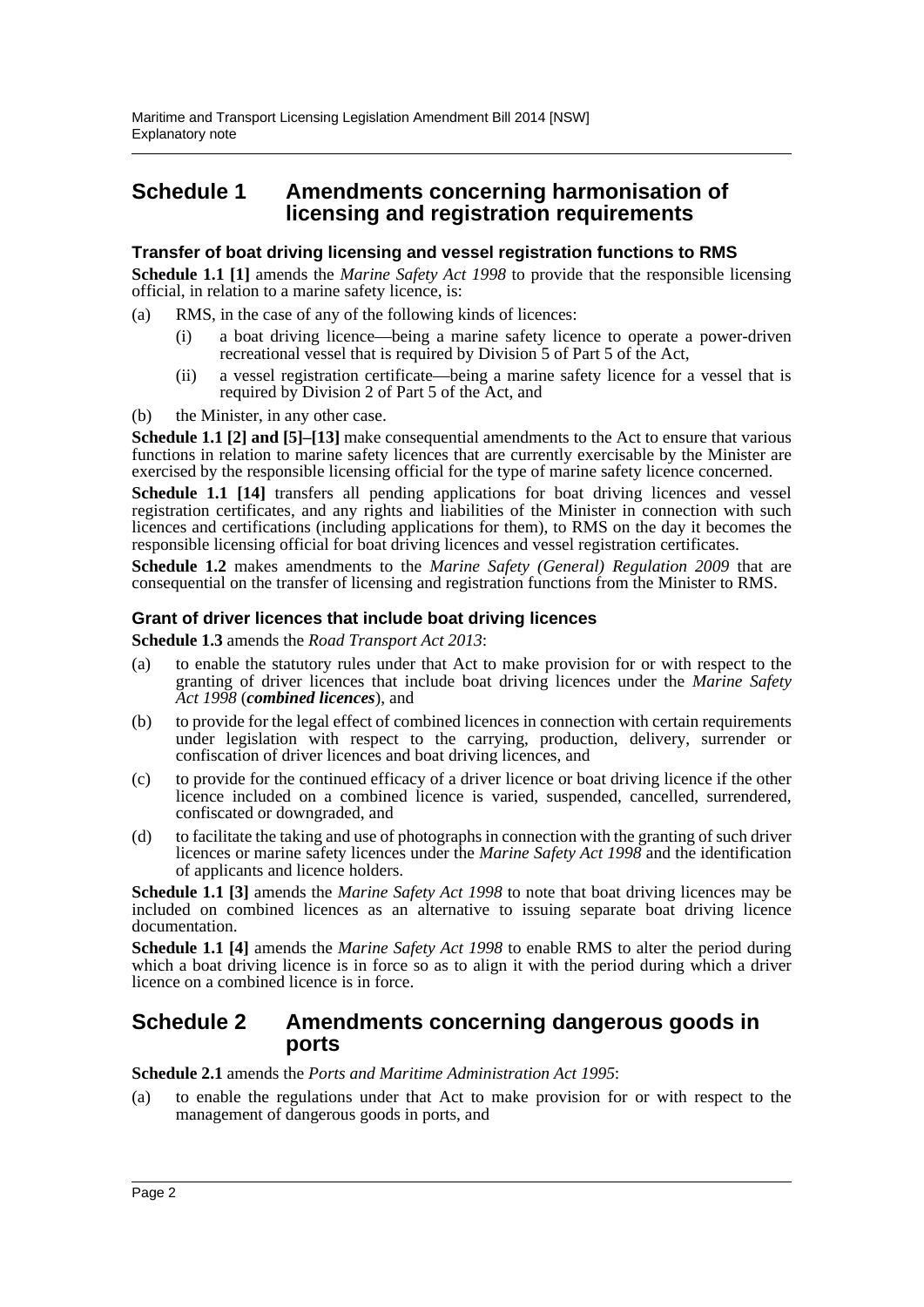(b) to enable regulations made for this purpose to create offences punishable by a penalty not exceeding 300 penalty units (currently, \$33,000).

**Schedule 2.2** amends the *Work Health and Safety Regulation 2011*, which currently continues in effect certain provisions under repealed legislation concerning dangerous goods in ports, to provide for those provisions to cease to have effect on a day declared by regulations made under the *Ports and Maritime Administration Act 1995*.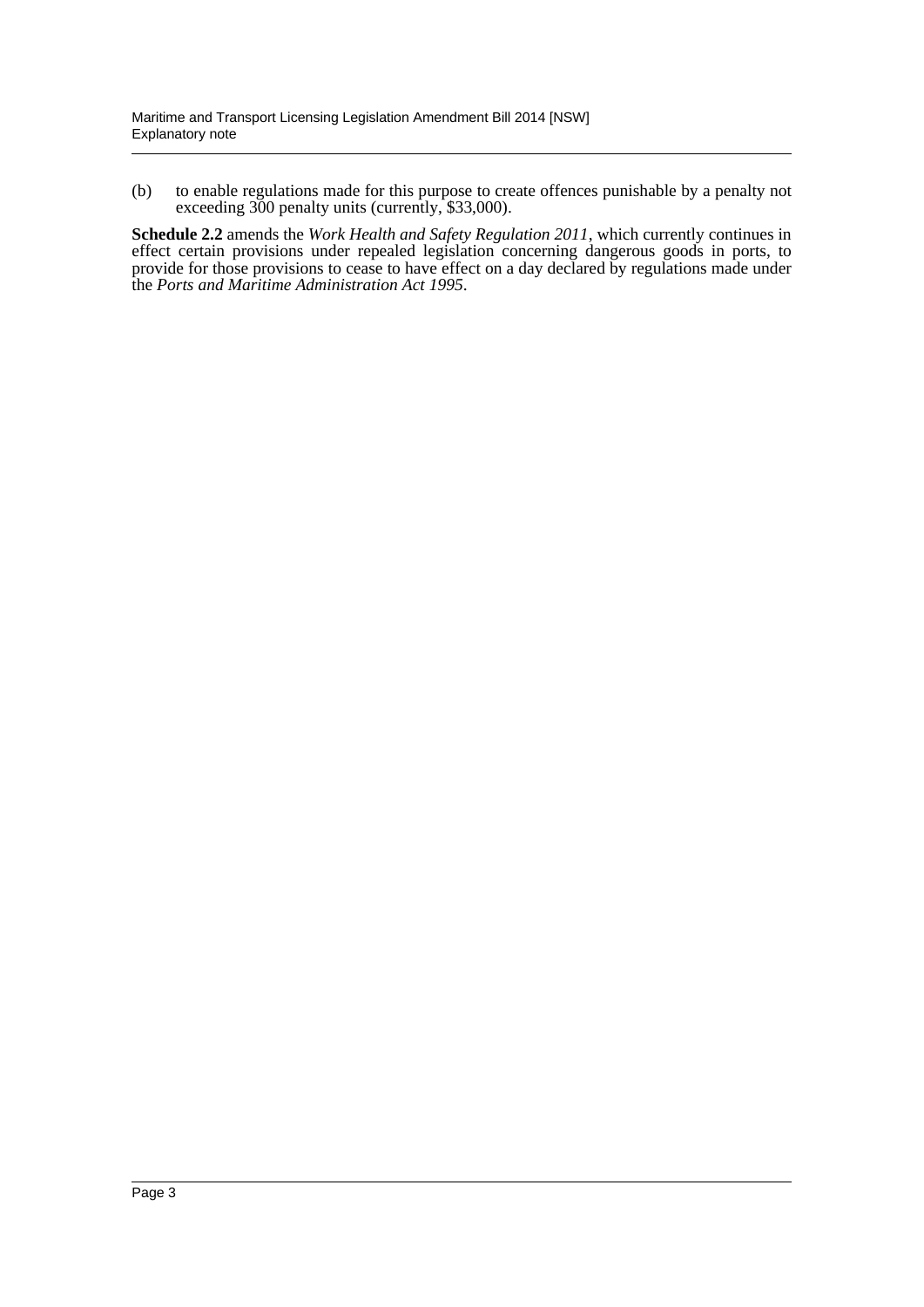First print



New South Wales

# **Maritime and Transport Licensing Legislation Amendment Bill 2014**

## **Contents**

| $\mathcal{P}$                                                          |
|------------------------------------------------------------------------|
| $\mathcal{P}$                                                          |
| Amendments concerning harmonisation of licensing and registration<br>3 |
| 8                                                                      |
|                                                                        |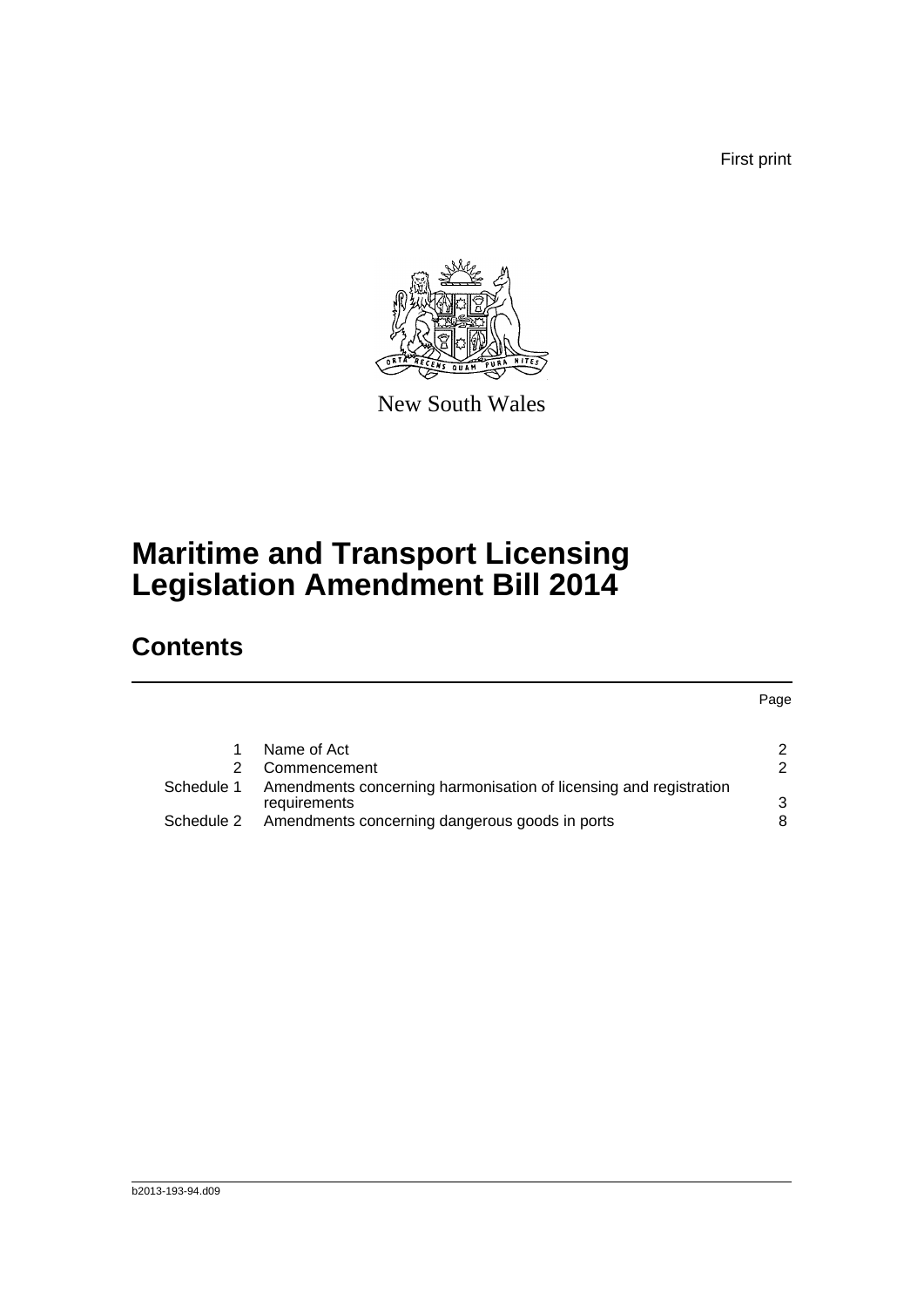

New South Wales

# **Maritime and Transport Licensing Legislation Amendment Bill 2014**

No , 2014

### **A Bill for**

An Act to amend certain marine and transport legislation to provide for the harmonisation of boat and vehicle licensing and registration requirements and the management of dangerous goods in ports.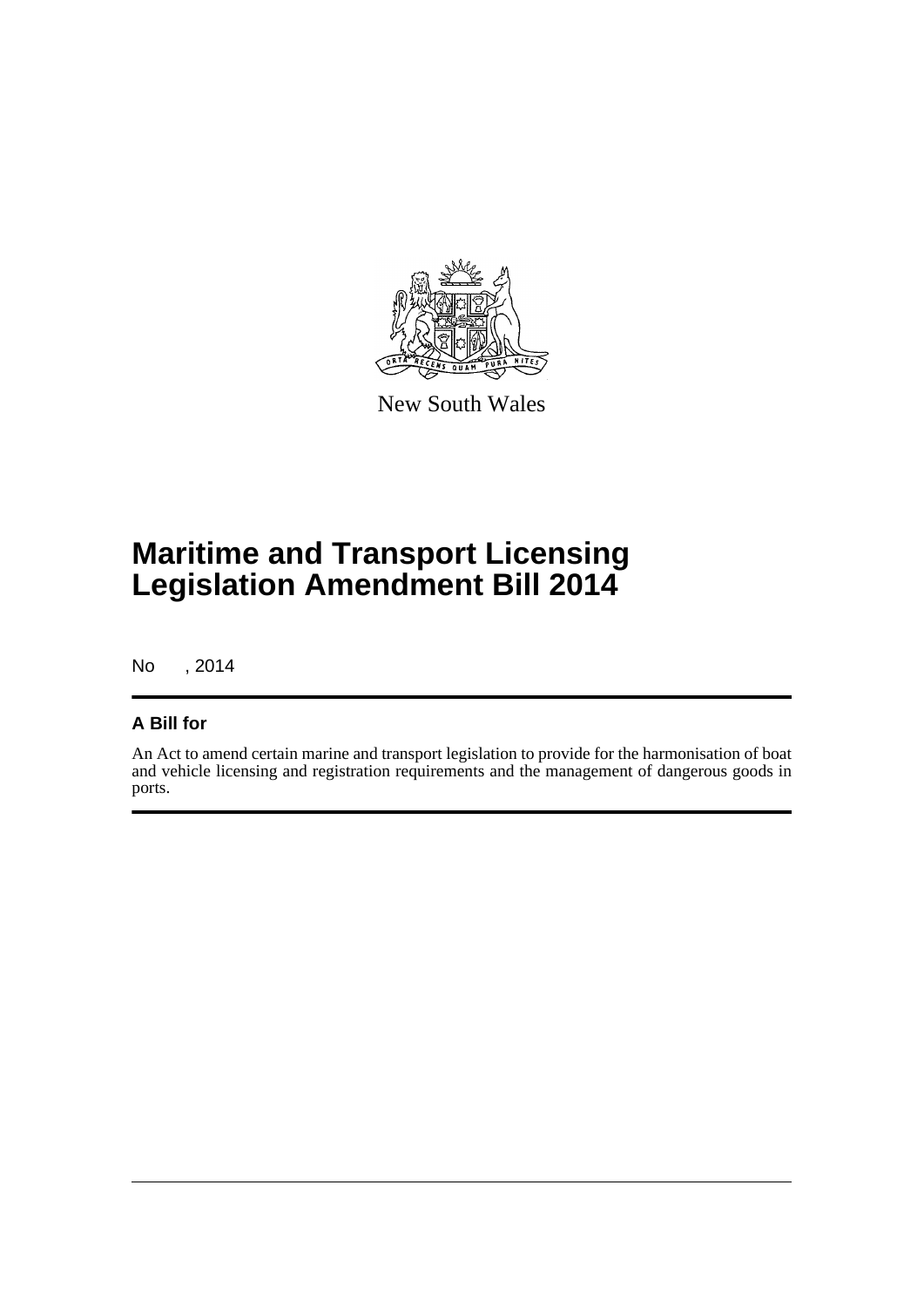Maritime and Transport Licensing Legislation Amendment Bill 2014 [NSW]

<span id="page-5-1"></span><span id="page-5-0"></span>

|     | The Legislature of New South Wales enacts:                                                                    |        |
|-----|---------------------------------------------------------------------------------------------------------------|--------|
|     | Name of Act                                                                                                   | 2      |
|     | This Act is the Maritime and Transport Licensing Legislation Amendment Act 2014.                              | 3      |
|     | Commencement                                                                                                  | 4      |
| (1) | This Act commences on a day or days to be appointed by proclamation, except as<br>provided by subsection (2). | 5<br>6 |
| (2) | Schedule 2 commences on the date of assent to this Act.                                                       |        |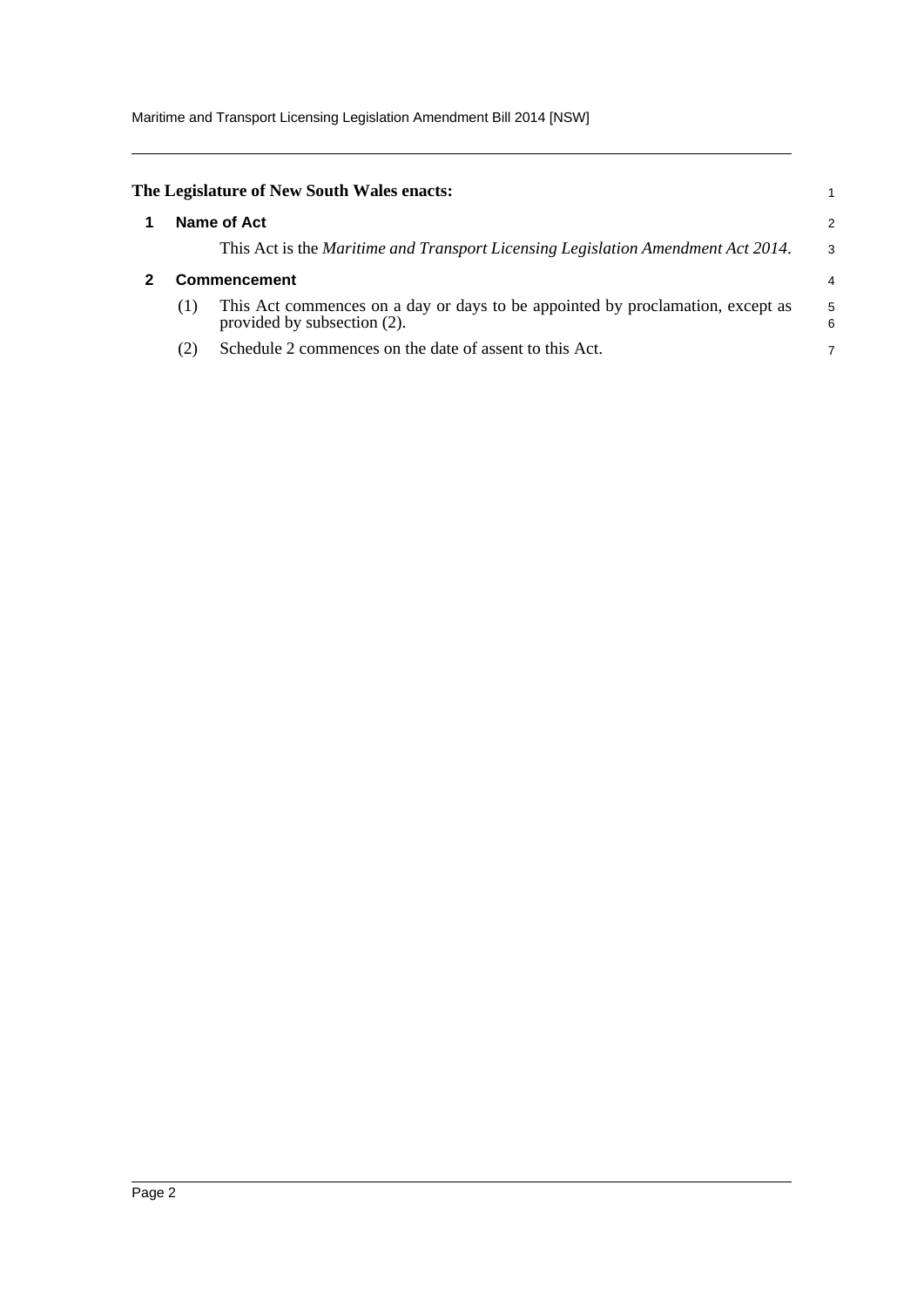<span id="page-6-0"></span>

|       | <b>Schedule 1</b>                                                                                                                                                                                                              |                                                                       |      | Amendments concerning harmonisation of<br>licensing and registration requirements                                                                                                                                                                                                                                                                                                                          | 1<br>$\overline{2}$        |  |  |
|-------|--------------------------------------------------------------------------------------------------------------------------------------------------------------------------------------------------------------------------------|-----------------------------------------------------------------------|------|------------------------------------------------------------------------------------------------------------------------------------------------------------------------------------------------------------------------------------------------------------------------------------------------------------------------------------------------------------------------------------------------------------|----------------------------|--|--|
| 1.1   |                                                                                                                                                                                                                                |                                                                       |      | <b>Marine Safety Act 1998 No 121</b>                                                                                                                                                                                                                                                                                                                                                                       | 3                          |  |  |
| [1]   | <b>Section 4 Definitions</b>                                                                                                                                                                                                   |                                                                       |      |                                                                                                                                                                                                                                                                                                                                                                                                            | 4                          |  |  |
|       |                                                                                                                                                                                                                                |                                                                       |      | Insert in alphabetical order in section $4(1)$ :                                                                                                                                                                                                                                                                                                                                                           | 5                          |  |  |
|       |                                                                                                                                                                                                                                |                                                                       |      | <i>responsible licensing official</i> , in relation to a marine safety licence, means:                                                                                                                                                                                                                                                                                                                     | 6                          |  |  |
|       |                                                                                                                                                                                                                                | (a)                                                                   |      | RMS, in the case of any of the following kinds of licences:                                                                                                                                                                                                                                                                                                                                                | $\overline{7}$             |  |  |
|       |                                                                                                                                                                                                                                |                                                                       | (i)  | a boat driving licence—being a marine safety licence to operate<br>a power-driven recreational vessel that is required by Division 5<br>of Part 5,                                                                                                                                                                                                                                                         | 8<br>9<br>10               |  |  |
|       |                                                                                                                                                                                                                                |                                                                       | (ii) | a vessel registration certificate—being a marine safety licence for<br>a vessel that is required by Division 2 of Part 5, and                                                                                                                                                                                                                                                                              | 11<br>12                   |  |  |
|       |                                                                                                                                                                                                                                | (b)                                                                   |      | the Minister, in any other case.                                                                                                                                                                                                                                                                                                                                                                           | 13                         |  |  |
| [2]   |                                                                                                                                                                                                                                |                                                                       |      | Sections 30, 31 (3) and (4), 38, 40, 50 (4), 52 and 64 (2) (c)                                                                                                                                                                                                                                                                                                                                             | 14                         |  |  |
|       |                                                                                                                                                                                                                                |                                                                       |      | Omit "Minister" wherever occurring. Insert instead "responsible licensing official".                                                                                                                                                                                                                                                                                                                       | 15                         |  |  |
| $[3]$ | <b>Section 30 Grant of licences</b>                                                                                                                                                                                            |                                                                       |      |                                                                                                                                                                                                                                                                                                                                                                                                            | 16                         |  |  |
|       | Insert after section $30(2)$ :                                                                                                                                                                                                 |                                                                       |      |                                                                                                                                                                                                                                                                                                                                                                                                            | 17                         |  |  |
|       | (3)<br>Without limiting subsection $(1)$ or $(2)$ , a boat driving licence may be granted<br>by including it on a driver licence granted in accordance with statutory rules<br>made under the <i>Road Transport Act 2013</i> . |                                                                       |      |                                                                                                                                                                                                                                                                                                                                                                                                            |                            |  |  |
|       |                                                                                                                                                                                                                                |                                                                       |      | Note. Section 57A of the Road Transport Act 2013 enables the statutory rules under<br>that Act to make provision for the granting of driver licences under that Act that include<br>boat driving licences. The section provides that such combined licences have effect as<br>both driver licences and boat driving licences for the purposes of the road transport<br>legislation and marine legislation. | 21<br>22<br>23<br>24<br>25 |  |  |
| [4]   | <b>Section 33 Duration of licence</b>                                                                                                                                                                                          |                                                                       |      |                                                                                                                                                                                                                                                                                                                                                                                                            | 26                         |  |  |
|       | Insert after section 33 (1):                                                                                                                                                                                                   |                                                                       |      |                                                                                                                                                                                                                                                                                                                                                                                                            | 27                         |  |  |
|       | (1A)                                                                                                                                                                                                                           | force.                                                                |      | If a boat driving licence is to be included on a driver licence granted under the<br>Road Transport Act 2013, RMS (as the responsible licensing official for a boat<br>driving licence) may alter the period during which the boat driving licence is<br>in force so as to align it with the period during which the driver licence is in                                                                  | 28<br>29<br>30<br>31<br>32 |  |  |
| [5]   |                                                                                                                                                                                                                                | Section 110 Suspension of marine safety licence pending investigation |      |                                                                                                                                                                                                                                                                                                                                                                                                            |                            |  |  |
|       | Omit "If the Minister has ordered an investigation under this Division", "Minister may" and<br>"Minister has reason" from section $110(1)$ .                                                                                   |                                                                       |      |                                                                                                                                                                                                                                                                                                                                                                                                            |                            |  |  |
|       | Insert instead "If an investigation has been ordered under this Division", "responsible<br>licensing official may" and "responsible licensing official has reason", respectively.                                              |                                                                       |      |                                                                                                                                                                                                                                                                                                                                                                                                            | 36<br>37                   |  |  |
| [6]   | <b>Section 110 (3)</b>                                                                                                                                                                                                         |                                                                       |      |                                                                                                                                                                                                                                                                                                                                                                                                            | 38                         |  |  |
|       |                                                                                                                                                                                                                                |                                                                       |      | Omit "Minister" wherever occurring. Insert instead "responsible licensing official".                                                                                                                                                                                                                                                                                                                       | 39                         |  |  |
|       |                                                                                                                                                                                                                                |                                                                       |      |                                                                                                                                                                                                                                                                                                                                                                                                            |                            |  |  |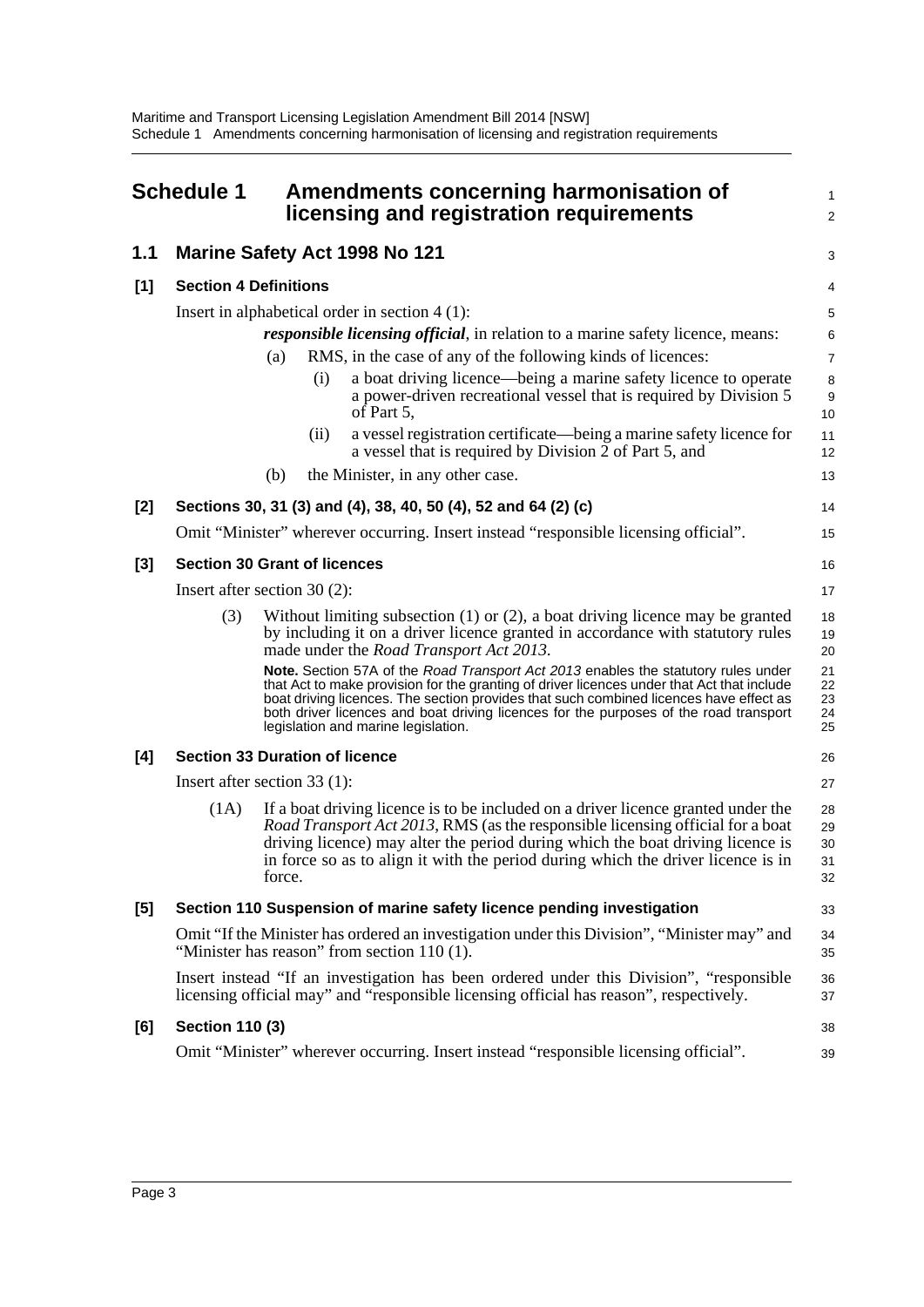| $[7]$  |                                                                         |     | Section 111 Action by Minister following report of investigation                                                                                                                                                                                                                                                                                        | 1                          |  |  |  |
|--------|-------------------------------------------------------------------------|-----|---------------------------------------------------------------------------------------------------------------------------------------------------------------------------------------------------------------------------------------------------------------------------------------------------------------------------------------------------------|----------------------------|--|--|--|
|        | Insert after section $111(2)$ :                                         |     |                                                                                                                                                                                                                                                                                                                                                         | $\overline{\mathbf{c}}$    |  |  |  |
|        | (2A)                                                                    |     | If RMS is the responsible licensing official for a marine safety licence rather<br>than the Minister, the Minister may require RMS to take action for the<br>purposes of subsection (2) in connection with that licence.                                                                                                                                | 3<br>4<br>5                |  |  |  |
| [8]    | <b>Section 111 (3)</b>                                                  |     |                                                                                                                                                                                                                                                                                                                                                         | 6                          |  |  |  |
|        |                                                                         |     | Insert "(or requiring action to be taken)" after "action".                                                                                                                                                                                                                                                                                              | 7                          |  |  |  |
| [9]    | <b>Section 111 (5)</b>                                                  |     |                                                                                                                                                                                                                                                                                                                                                         | 8                          |  |  |  |
|        |                                                                         |     | Insert "or RMS (as the case requires)" after "Minister".                                                                                                                                                                                                                                                                                                | 9                          |  |  |  |
| $[10]$ |                                                                         |     | Section 133 Proof of certain matters not required                                                                                                                                                                                                                                                                                                       | 10                         |  |  |  |
|        |                                                                         |     | Insert ", RMS" after "Minister" where firstly occurring in section 133 (1).                                                                                                                                                                                                                                                                             | 11                         |  |  |  |
| $[11]$ |                                                                         |     | Section 133 (1) (c) and (2) (a)                                                                                                                                                                                                                                                                                                                         | 12                         |  |  |  |
|        |                                                                         |     | Insert "or RMS" after "Minister" wherever occurring.                                                                                                                                                                                                                                                                                                    | 13                         |  |  |  |
| $[12]$ |                                                                         |     | Section 134 Service of instruments (except in proceedings for offences)                                                                                                                                                                                                                                                                                 | 14                         |  |  |  |
|        |                                                                         |     | Insert "or RMS" after "Minister" in section 134 (1) (c).                                                                                                                                                                                                                                                                                                | 15                         |  |  |  |
| $[13]$ | <b>Section 139 Exemptions</b>                                           |     |                                                                                                                                                                                                                                                                                                                                                         | 16                         |  |  |  |
|        |                                                                         |     | Omit "or other" wherever occurring in section 139 (2) and (3).                                                                                                                                                                                                                                                                                          | 17                         |  |  |  |
|        |                                                                         |     | Insert instead ", RMS or other".                                                                                                                                                                                                                                                                                                                        | 18                         |  |  |  |
| $[14]$ |                                                                         |     | Schedule 4 Savings, transitional and other provisions                                                                                                                                                                                                                                                                                                   | 19                         |  |  |  |
|        |                                                                         |     | Insert at the end of the Schedule with appropriate Part and clause numbering:                                                                                                                                                                                                                                                                           | 20                         |  |  |  |
|        | <b>Part</b>                                                             |     | <b>Provisions consequent on enactment of Maritime</b><br>and Transport Licensing Legislation Amendment<br><b>Act 2014</b>                                                                                                                                                                                                                               | 21<br>22<br>23             |  |  |  |
|        | Application of amendments transferring licensing functions to RMS<br>24 |     |                                                                                                                                                                                                                                                                                                                                                         |                            |  |  |  |
|        | (1)                                                                     |     | The <i>transfer day</i> for the purposes of this clause is the day on which RMS<br>becomes the responsible licensing official for a boat driving licence and vessel<br>registration certificate (a <b>relevant licence</b> ) by virtue of the amendments made<br>to this Act by the Maritime and Transport Licensing Legislation Amendment<br>Act 2014. | 25<br>26<br>27<br>28<br>29 |  |  |  |
|        | (2)                                                                     |     | The following provisions have effect on and from the transfer day:                                                                                                                                                                                                                                                                                      | 30                         |  |  |  |
|        |                                                                         | (a) | any application for the grant of a relevant licence made (but not yet<br>determined) before the transfer day is to be determined by RMS,                                                                                                                                                                                                                | 31<br>32                   |  |  |  |
|        |                                                                         | (b) | any right or liability of the Minister in relation to a relevant licence (or<br>an application for such a licence) becomes by virtue of this clause a right<br>or liability of RMS,                                                                                                                                                                     | 33<br>34<br>35             |  |  |  |
|        |                                                                         | (c) | all proceedings relating to a right or liability of the Minister in relation<br>to a relevant licence (or an application for such a licence) commenced<br>before the transfer day by or against the Minister that are pending<br>immediately before the transfer day are taken to be proceedings pending<br>by or against RMS,                          | 36<br>37<br>38<br>39<br>40 |  |  |  |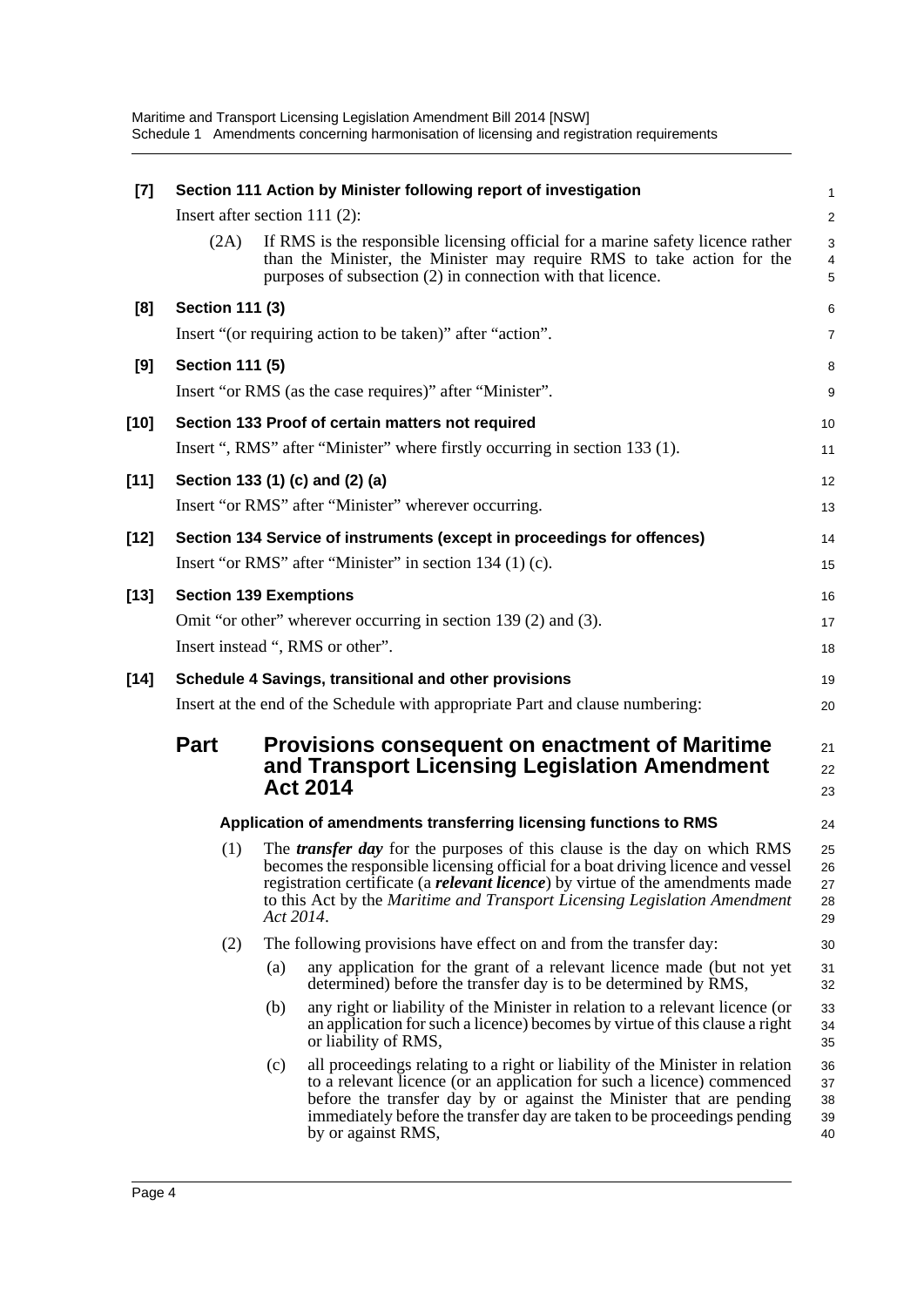|     |     | (d) | any act, matter or thing done or omitted to be done in relation to a<br>relevant licence (or an application for such a licence) before the transfer<br>day by, to or in respect of the Minister is (to the extent that the act,<br>matter or thing has any force or effect) taken to have been done or<br>omitted by, to or in respect of RMS,               | 1<br>$\overline{\mathbf{c}}$<br>3<br>$\overline{\mathcal{L}}$<br>5 |
|-----|-----|-----|--------------------------------------------------------------------------------------------------------------------------------------------------------------------------------------------------------------------------------------------------------------------------------------------------------------------------------------------------------------|--------------------------------------------------------------------|
|     |     | (e) | RMS has all the entitlements and obligations of the Minister in relation<br>to a relevant licence (or an application for such a licence) that the<br>Minister would have had but for the transfer of the Minister's functions<br>to RMS, whether or not those entitlements and obligations were actual<br>or potential at the time the transfer took effect, | 6<br>$\overline{7}$<br>8<br>9<br>10                                |
|     |     | (f) | a reference in any instrument made under any Act or in any document<br>of any kind to the Minister is (to the extent that it relates to a relevant<br>licence or an application for such a licence, but subject to this clause) to<br>be read as, or as including, a reference to RMS.                                                                       | 11<br>12<br>13<br>14                                               |
|     | (3) |     | The Minister is authorised to provide RMS with any documents or other<br>information obtained or held by or on behalf of the Minister in connection with<br>relevant licences (or applications for such licences) for the purpose of<br>facilitating the exercise by RMS of functions that are conferred or imposed on<br>it by subclause (2).               | 15<br>16<br>17<br>18<br>19                                         |
|     | (4) |     | The operation of this clause (or the provision of documents or other<br>information under this clause) is not to be regarded as:                                                                                                                                                                                                                             | 20<br>21                                                           |
|     |     | (a) | a breach of contract or confidence or otherwise as a civil wrong, or                                                                                                                                                                                                                                                                                         | 22                                                                 |
|     |     | (b) | a breach of any contractual provision prohibiting, restricting or<br>regulating the assignment or transfer of assets, rights or liabilities, or                                                                                                                                                                                                              | 23<br>24                                                           |
|     |     | (c) | giving rise to any remedy by a party to a contract or instrument, or as<br>causing or permitting the termination of any contract or instrument,<br>because of a change in the beneficial or legal ownership of any asset,<br>right or liability, or                                                                                                          | 25<br>26<br>27<br>28                                               |
|     |     | (d) | an event of default under any contract or instrument.                                                                                                                                                                                                                                                                                                        | 29                                                                 |
|     | (5) |     | In this clause:                                                                                                                                                                                                                                                                                                                                              | 30                                                                 |
|     |     |     | <i>liabilities</i> means any liabilities, debts or obligations (whether present or future,<br>whether vested or contingent and whether personal or assignable).                                                                                                                                                                                              | 31<br>32                                                           |
|     |     |     | <i>rights</i> means any rights, powers, privileges or immunities (whether present or<br>future, whether vested or contingent and whether personal or assignable).                                                                                                                                                                                            | 33<br>34                                                           |
| 1.2 |     |     | <b>Marine Safety (General) Regulation 2009</b>                                                                                                                                                                                                                                                                                                               | 35                                                                 |
| [1] |     |     | Clauses 37 (5) and (6), 53 (1) and (3), 54, 55, 56 (1), 60 (4), 61 (2) (c), 62, 66A, 77 (2) and<br>(3), 78 (1), 80 (2) and (3), 80A (2) (d), 80D (g), 80E, 80G (f) and 80H                                                                                                                                                                                   | 36<br>37                                                           |
|     |     |     | Omit "Minister" wherever occurring. Insert instead "responsible licensing official".                                                                                                                                                                                                                                                                         | 38                                                                 |
| [2] |     |     | <b>Clause 63 Hull identification number requirements</b>                                                                                                                                                                                                                                                                                                     | 39                                                                 |
|     |     |     | Omit "the Minister or the RMS" from clause 63 (3).                                                                                                                                                                                                                                                                                                           | 40                                                                 |
|     |     |     | Insert instead "the responsible licensing official".                                                                                                                                                                                                                                                                                                         | 41                                                                 |
|     |     |     |                                                                                                                                                                                                                                                                                                                                                              |                                                                    |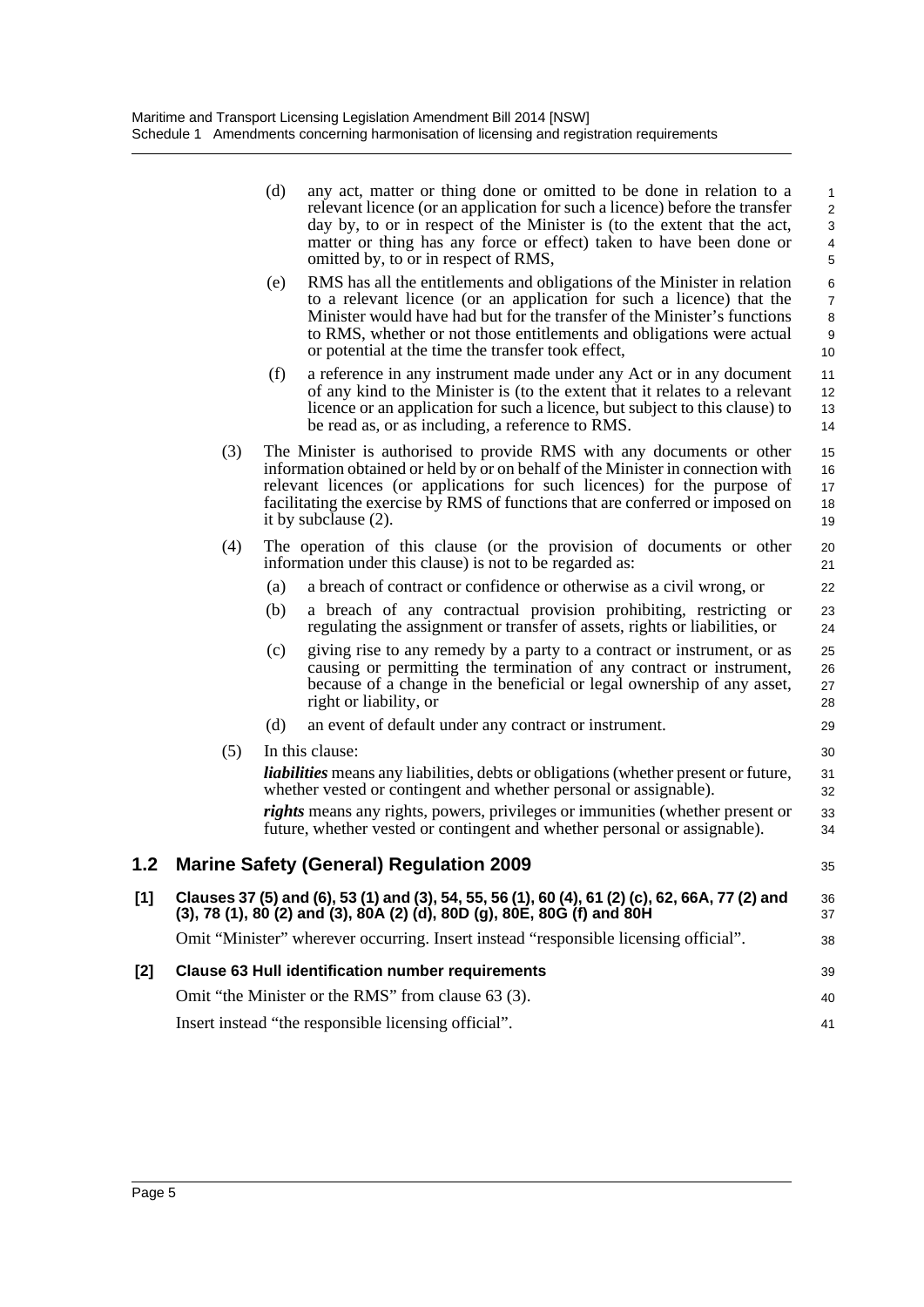Maritime and Transport Licensing Legislation Amendment Bill 2014 [NSW] Schedule 1 Amendments concerning harmonisation of licensing and registration requirements

| 1.3 |                                 |                                                                                                                   |           | Road Transport Act 2013 No 18                                                                                                                                                                                                                                                                                                          | 1                          |                                                                                                                                                                  |                |
|-----|---------------------------------|-------------------------------------------------------------------------------------------------------------------|-----------|----------------------------------------------------------------------------------------------------------------------------------------------------------------------------------------------------------------------------------------------------------------------------------------------------------------------------------------|----------------------------|------------------------------------------------------------------------------------------------------------------------------------------------------------------|----------------|
| [1] |                                 | <b>Section 4 Definitions</b>                                                                                      |           |                                                                                                                                                                                                                                                                                                                                        | $\overline{c}$             |                                                                                                                                                                  |                |
|     |                                 |                                                                                                                   |           | Insert in alphabetical order in section $4(1)$ :                                                                                                                                                                                                                                                                                       | 3                          |                                                                                                                                                                  |                |
|     |                                 |                                                                                                                   | Act 1998. | <b>boat driving licence</b> means a marine safety licence to operate a power-driven<br>recreational vessel that is required by Division 5 of Part 5 of the Marine Safety                                                                                                                                                               | 4<br>5<br>6                |                                                                                                                                                                  |                |
| [2] |                                 |                                                                                                                   |           | Section 55 Photographs to which this Part applies                                                                                                                                                                                                                                                                                      | $\overline{7}$             |                                                                                                                                                                  |                |
|     |                                 |                                                                                                                   |           | Insert "(including a driver licence that includes a boat driving licence)" after "driver<br>licence" in section $55$ (a).                                                                                                                                                                                                              | 8<br>9                     |                                                                                                                                                                  |                |
| [3] |                                 | Section 55 (f)                                                                                                    |           |                                                                                                                                                                                                                                                                                                                                        | 10                         |                                                                                                                                                                  |                |
|     |                                 |                                                                                                                   |           | Insert at the end of section $55$ (e):                                                                                                                                                                                                                                                                                                 | 11                         |                                                                                                                                                                  |                |
|     |                                 |                                                                                                                   |           | , and                                                                                                                                                                                                                                                                                                                                  | 12                         |                                                                                                                                                                  |                |
|     |                                 |                                                                                                                   | (f)       | photographs in the possession of the Authority that were taken or<br>provided for the purposes of applications for the issue of a marine safety<br>licence under the Marine Safety Act 1998.                                                                                                                                           | 13<br>14<br>15             |                                                                                                                                                                  |                |
| [4] |                                 |                                                                                                                   |           | Section 56 Purposes for which photographs may be kept and used                                                                                                                                                                                                                                                                         | 16                         |                                                                                                                                                                  |                |
|     |                                 |                                                                                                                   |           | Insert "(including a driver licence that includes a boat driving licence)" after "driver<br>licence" in section $56(1)(a)$ .                                                                                                                                                                                                           | 17<br>18                   |                                                                                                                                                                  |                |
| [5] |                                 | Section 56 (1) (a) (vii)                                                                                          |           |                                                                                                                                                                                                                                                                                                                                        | 19                         |                                                                                                                                                                  |                |
|     |                                 |                                                                                                                   |           | Insert after section 56 $(1)$ (a) $(vi)$ :                                                                                                                                                                                                                                                                                             | 20                         |                                                                                                                                                                  |                |
|     |                                 |                                                                                                                   |           | a marine safety licence under the <i>Marine Safety Act 1998</i> ,<br>(vii)                                                                                                                                                                                                                                                             | 21                         |                                                                                                                                                                  |                |
| [6] |                                 | Section 56 (1) (b)                                                                                                |           |                                                                                                                                                                                                                                                                                                                                        | 22                         |                                                                                                                                                                  |                |
|     |                                 | Insert "(including a driver licence that includes a boat driving licence)" after "driver<br>23<br>licence".<br>24 |           |                                                                                                                                                                                                                                                                                                                                        |                            |                                                                                                                                                                  |                |
| [7] |                                 | <b>Section 57A</b>                                                                                                |           |                                                                                                                                                                                                                                                                                                                                        | 25                         |                                                                                                                                                                  |                |
|     | Insert before section 58:<br>26 |                                                                                                                   |           |                                                                                                                                                                                                                                                                                                                                        |                            |                                                                                                                                                                  |                |
|     | 57A                             |                                                                                                                   |           | Inclusion of boat driving licences on driver licences                                                                                                                                                                                                                                                                                  | 27                         |                                                                                                                                                                  |                |
|     |                                 |                                                                                                                   |           |                                                                                                                                                                                                                                                                                                                                        | <i>licences</i> ).         | (1) The statutory rules may make provision for or with respect to the granting of<br>driver licences under this Act that include boat driving licences (combined | 28<br>29<br>30 |
|     |                                 | (2)                                                                                                               |           | The following provisions apply with respect to a combined licence:                                                                                                                                                                                                                                                                     | 31                         |                                                                                                                                                                  |                |
|     |                                 |                                                                                                                   | (a)       | the combined licence has effect for the purposes of the road transport<br>legislation and marine legislation as both a driver licence and a boat<br>driving licence of the classes or kinds specified on the licence,                                                                                                                  | 32<br>33<br>34             |                                                                                                                                                                  |                |
|     |                                 |                                                                                                                   | (b)       | the holder of a combined licence is not excused from any requirement<br>under legislation to carry, produce, deliver or surrender a driver licence<br>or boat driving licence that is included on a combined licence merely<br>because the combined licence also includes another licence to which the<br>requirement is not directed, | 35<br>36<br>37<br>38<br>39 |                                                                                                                                                                  |                |
|     |                                 |                                                                                                                   | (c)       | the variation, suspension, cancellation, surrender, confiscation or<br>downgrading of one of the licences included on a combined licence                                                                                                                                                                                               | 40<br>41                   |                                                                                                                                                                  |                |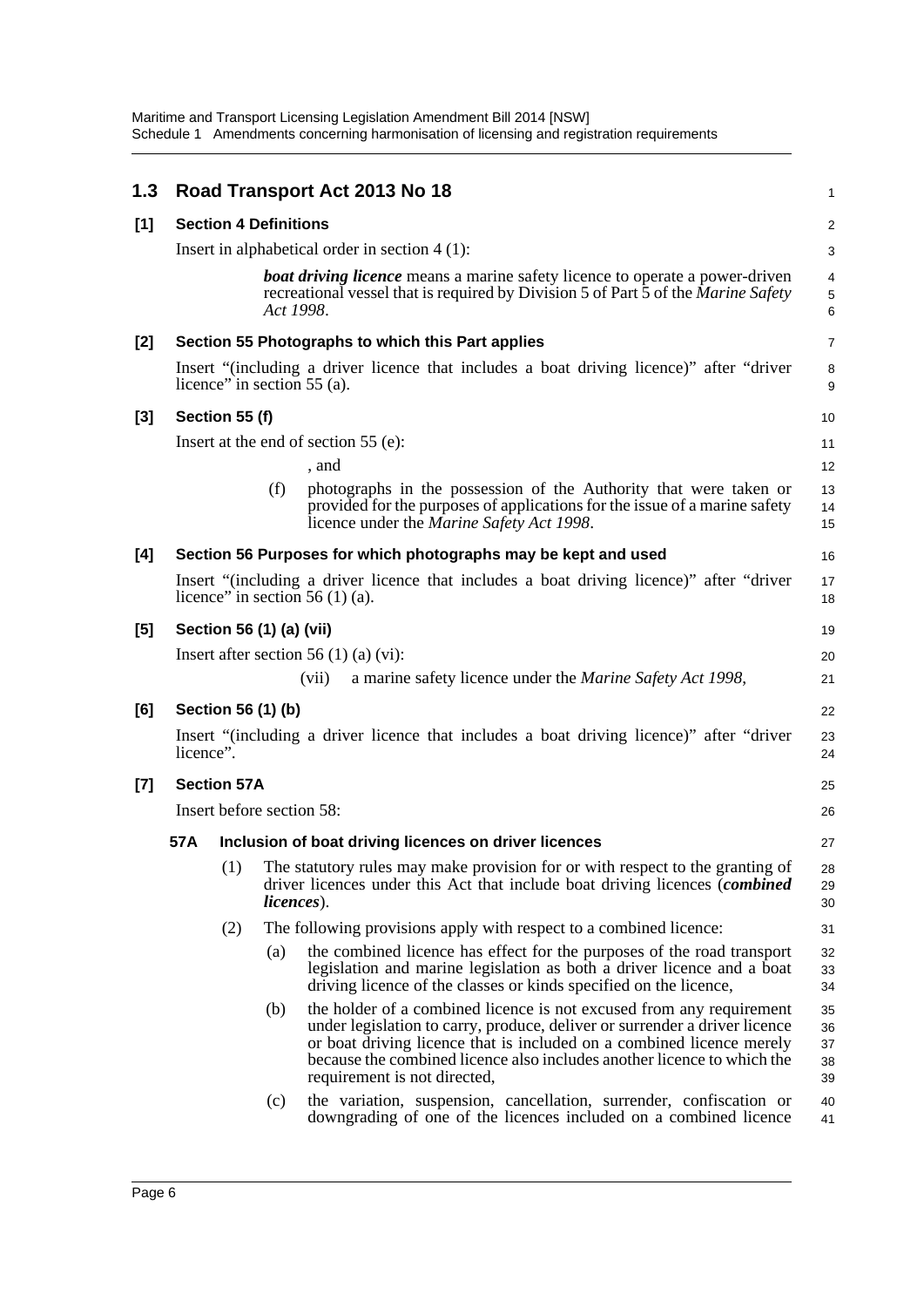does not of itself affect the validity or continued efficacy of the other licence included on the combined licence,

31 32

- (d) a person or body entitled under legislation to confiscate a driver licence or boat driving licence may confiscate a combined licence that includes the licence to which the entitlement relates.
- (3) Without limiting subsection (1) or any other relevant statutory rule-making provision, the statutory rules may make provision for or with respect to the following matters:
	- (a) the information about boat driving licences to be included on combined licences (for example, licence numbers and codes identifying licence classes and conditions),
	- (b) the making of applications for combined licences,
	- (c) the surrender of driver licences and boat driving licences to be included on combined licences,
	- (d) the issue, replacement, renewal, surrender and confiscation of combined licences,
	- (e) the provision of information concerning any of the licences included on combined licences,
	- (f) the issue or reissue of boat driving licences or driver licences to replace licences included on combined licences,
	- (g) the modification of specified provisions of the marine legislation or road transport legislation in their application to driver licences or boat driving licences that are included on combined licences.

#### (4) In this section:

*confiscation* includes seizure. *legislation* means an Act or statutory rule made under an Act. *marine legislation* has the same meaning as in the *Marine Safety Act 1998*. *modification* includes addition, exception, omission or substitution. *relevant statutory rule-making provision* means a provision of this Act or the *Marine Safety Act 1998* that confers a power to make statutory rules. 25 26 27 28 29 30

#### **[8] Section 257 Certificate evidence**

Insert after item 15 in the Table to section 257 (1):

16 A specified person was or was not the holder of a relevant Australian driver licence that included a specified boat driving licence held by the person.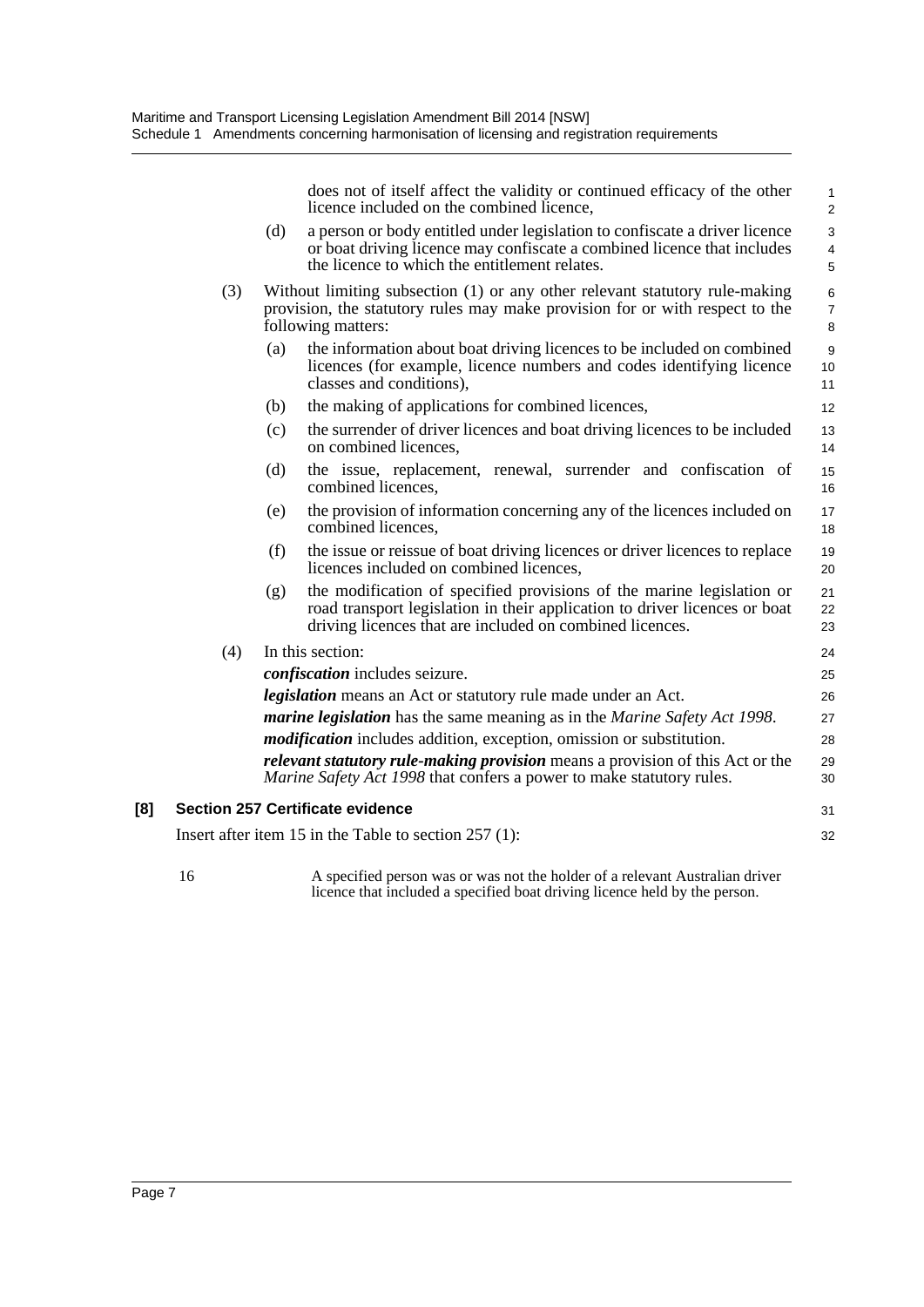<span id="page-11-0"></span>

| <b>Schedule 2</b> |                                |     | Amendments concerning dangerous goods in<br>ports                                                                                                                                                                                                                      | $\mathbf{1}$<br>2          |
|-------------------|--------------------------------|-----|------------------------------------------------------------------------------------------------------------------------------------------------------------------------------------------------------------------------------------------------------------------------|----------------------------|
| 2.1               |                                |     | Ports and Maritime Administration Act 1995 No 13                                                                                                                                                                                                                       | 3                          |
| [1]               | <b>Section 110 Regulations</b> |     |                                                                                                                                                                                                                                                                        | 4                          |
|                   |                                |     | Omit section 110 (2). Insert instead:                                                                                                                                                                                                                                  | 5                          |
|                   | (2)                            |     | Without limiting subsection (1), the regulations may make provision for or<br>with respect to the management of dangerous goods in ports, including (but<br>not limited to) the following:                                                                             | 6<br>$\boldsymbol{7}$<br>8 |
|                   |                                | (a) | the identification or classification of substances and articles as<br>dangerous goods,                                                                                                                                                                                 | $\boldsymbol{9}$<br>10     |
|                   |                                | (b) | the navigation or mooring of vessels carrying dangerous goods,                                                                                                                                                                                                         | 11                         |
|                   |                                | (c) | the use, storage or handling of dangerous goods,                                                                                                                                                                                                                       | 12                         |
|                   |                                | (d) | the use of equipment in connection with the use, storage or handling of<br>dangerous goods,                                                                                                                                                                            | 13<br>14                   |
|                   |                                | (e) | the inspection, examination and testing of dangerous goods and<br>equipment used (or intended for use) in connection with dangerous<br>goods,                                                                                                                          | 15<br>16<br>17             |
|                   |                                | (f) | the making, keeping, inspection and provision of records in connection<br>with dangerous goods,                                                                                                                                                                        | 18<br>19                   |
|                   |                                | (g) | the escape or spillage of dangerous goods,                                                                                                                                                                                                                             | 20                         |
|                   |                                | (h) | the declaration of the day on which clause 63 of Schedule 18B to the<br>Work Health and Safety Regulation 2011 (or any provision that is made<br>under the Work Health and Safety Act 2011 in substitution of that<br>provision) ceases to apply in relation to ports. | 21<br>22<br>23<br>24       |
|                   | (2A)                           |     | The regulations may create offences punishable by:                                                                                                                                                                                                                     | 25                         |
|                   |                                | (a) | in the case of regulations made for the purposes of subsection $(2)$ —a<br>penalty not exceeding 300 penalty units, and                                                                                                                                                | 26<br>27                   |
|                   |                                | (b) | in any other case—a penalty not exceeding 100 penalty units.                                                                                                                                                                                                           | 28                         |
| [2]               | <b>Section 110 (3)</b>         |     |                                                                                                                                                                                                                                                                        | 29                         |
|                   |                                |     | Insert "guidelines," after "any".                                                                                                                                                                                                                                      | 30                         |